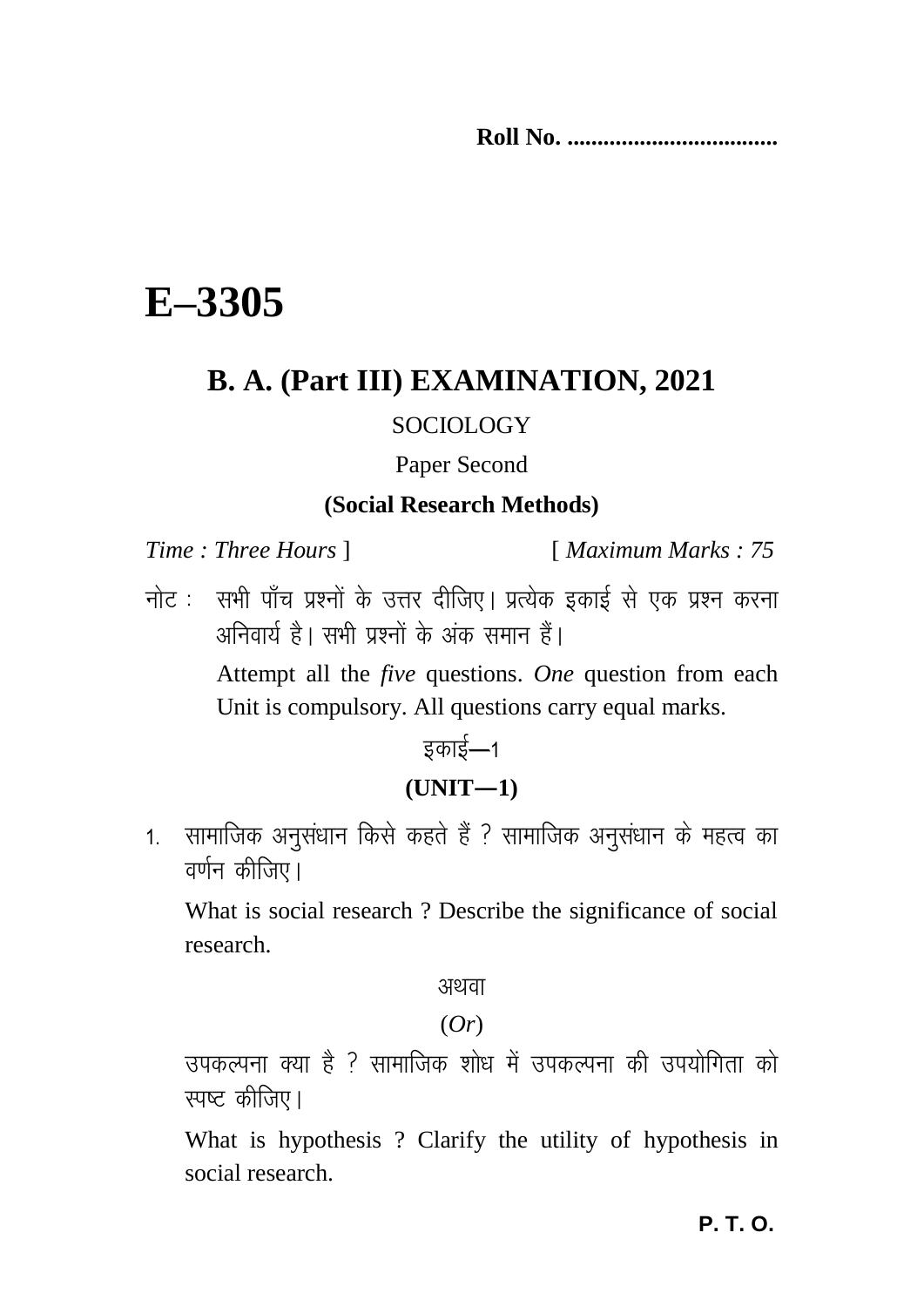# डकाई $-2$

## **(UNIT—2)**

2. अवलोकन के विभिन्न प्रकारों को संक्षेप में समझाइये।

Explain briefly different types of observation.

अथवा

#### (*Or*)

अन्तर्वस्तु विश्लेषण से आप क्या समझते हैं ? इसके महत्व का वर्णन कीजिए।

What do you understand by content analysis ? Describe its importance.

# डकाई $-3$ **(UNIT—3)**

3. सामाजिक अनुसंधान की ऐतिहासिक पद्धति पर एक लेख लिखिए। Write a note on historical method of social research.

अथवा

## (*Or*)

विशुद्ध अनुसंधान से आप क्या समझते हैं ? इसकी उपयोगिता सिद्ध कीजिए।

What do you mean by Pure Research ? Verify its utility.

```
इकाई—4
(UNIT—4)
```
4. प्रश्नावली की परिभाषा दीजिए एवं इसके विभिन्न प्रकारों की व्याख्या कीजिए।

Define questionnaire and explain its various forms.